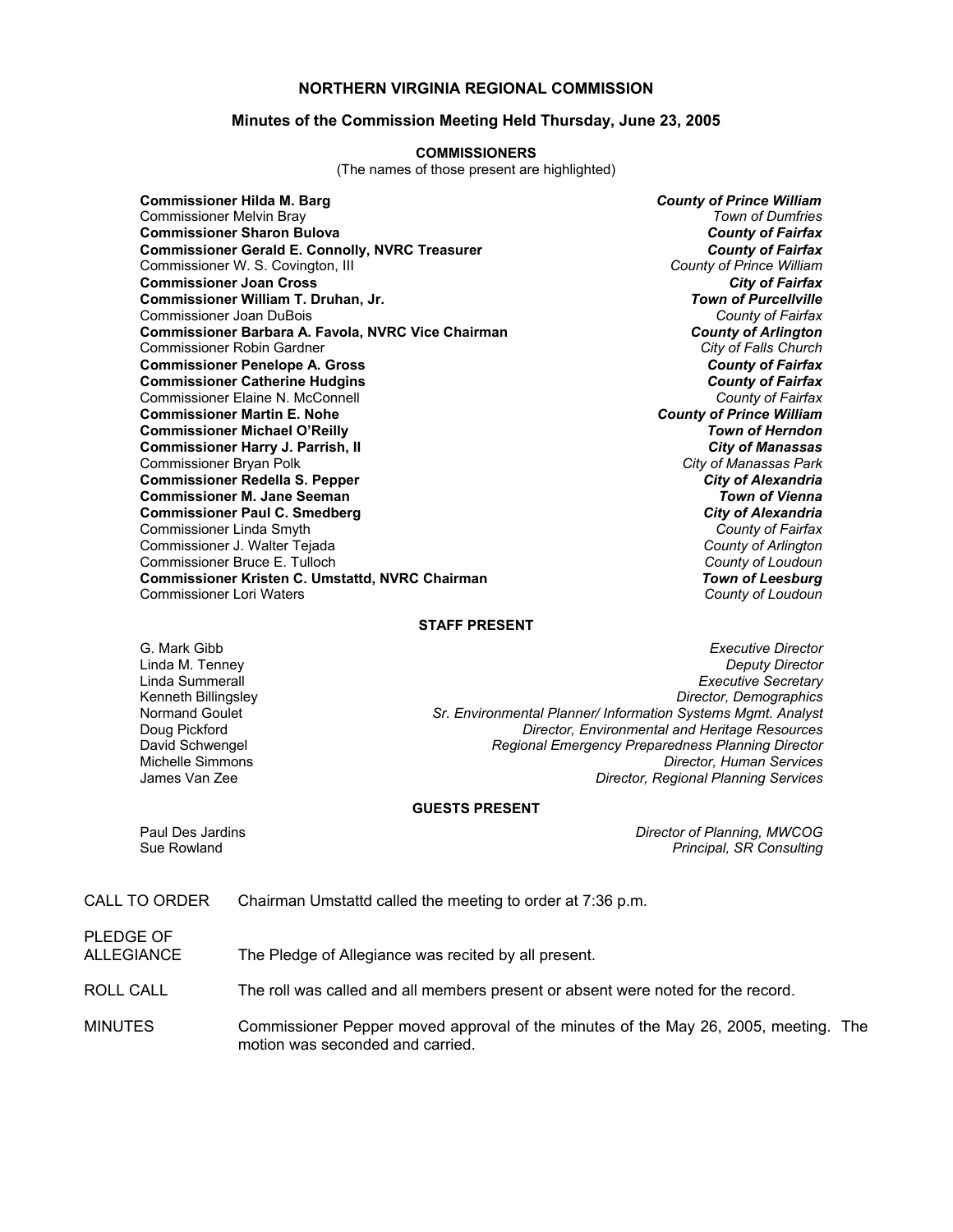PRESENTATION Ken Billingsley, NVRC's Director of Demographics, began by indicating he would discuss four major demographic trends shaping the future of Northern Virginia — population growth, urbanization, immigration, and aging of the population. These are the megatrends that will have the greatest impact.

# 1) POPULATION GROWTH

After reviewing the post-war history of population growth, Mr. Billingsley discussed the future. He said that demographers are projecting a half million more residents will be added this decade, the largest per decade increase in the region's history. The region is well on its way to achieving this historic number. The population in Northern Virginia has recently surpassed the two million mark — a population larger than both one-quarter of the American states and 304 (of 311) metropolitan areas nationwide.

This was followed by a discussion of challenges arising from population growth. Mr. Billingsley observed that Northern Virginia has the good fortune of being a leading region of the creative economy and by being next door to federal government, the largest purchaser of goods and services in the world, a national leader in job creation. This is the good news. The bad news is that like most big winners in the new economic age, this region struggles with worsening traffic congestion, a seemingly intractable housing affordability and supply problem, sprawl, and the loss of open space. He discussed each of these by-products of the region's economic success.

# 2) URBANIZATION

All Northern Virginia suburbs, Mr. Billingsley remarked, have become more urban as traffic congestion, overcrowding, immigrants, and more diverse households and lifestyles have worked their way into suburbia. But urban pressures are more intense inside the beltway where their impact over time has caused many of the communities to morph from conventional family-centered suburbs into new-urban enclaves that, demographically, have become similar to what one finds today in downtown Manhattan, San Francisco, and other central cities. Mr. Billingsley discussed the contrasting demographic profiles found as distance from the central core increases. Urbanization, he concluded, is adding muchneeded diversity to the Northern Virginia landscape.

#### 3) IMMIGRATION

Mr. Billingsley began the section on immigration by charting what the Census Bureau is projecting for the next half century, a journey to a day when whites will no longer be a majority in the United States. He explained that this is where the nation is headed, propelled by immigration and higher fertility rates among minorities.

After providing background on the larger national context, he presented statistics on the growth of the foreign born in Northern Virginia, from 25,000 in 1970 to an estimated half million today, one-fourth of the population. He said that that 40 percent of the population growth over the past three decades has come from increases in foreign born. One of three persons living inside-the-beltway today is foreign born. In fact, all of the population growth inside-the-beltway over the past two decades, an increase of more than 100,000, has come from the swelling number of foreign born.

However, limited English proficiency is a challenge both for immigrants and the receiving community.

- Approximately one in four Northern Virginians live in a home in which English is not the primary language spoken.
- While many are fluent in English, approximately 100,000 (six percent of the region's population) are unable to speak, read or write in English.
- One-half of the immigrants from Central America either cannot speak English or have limited facility with English.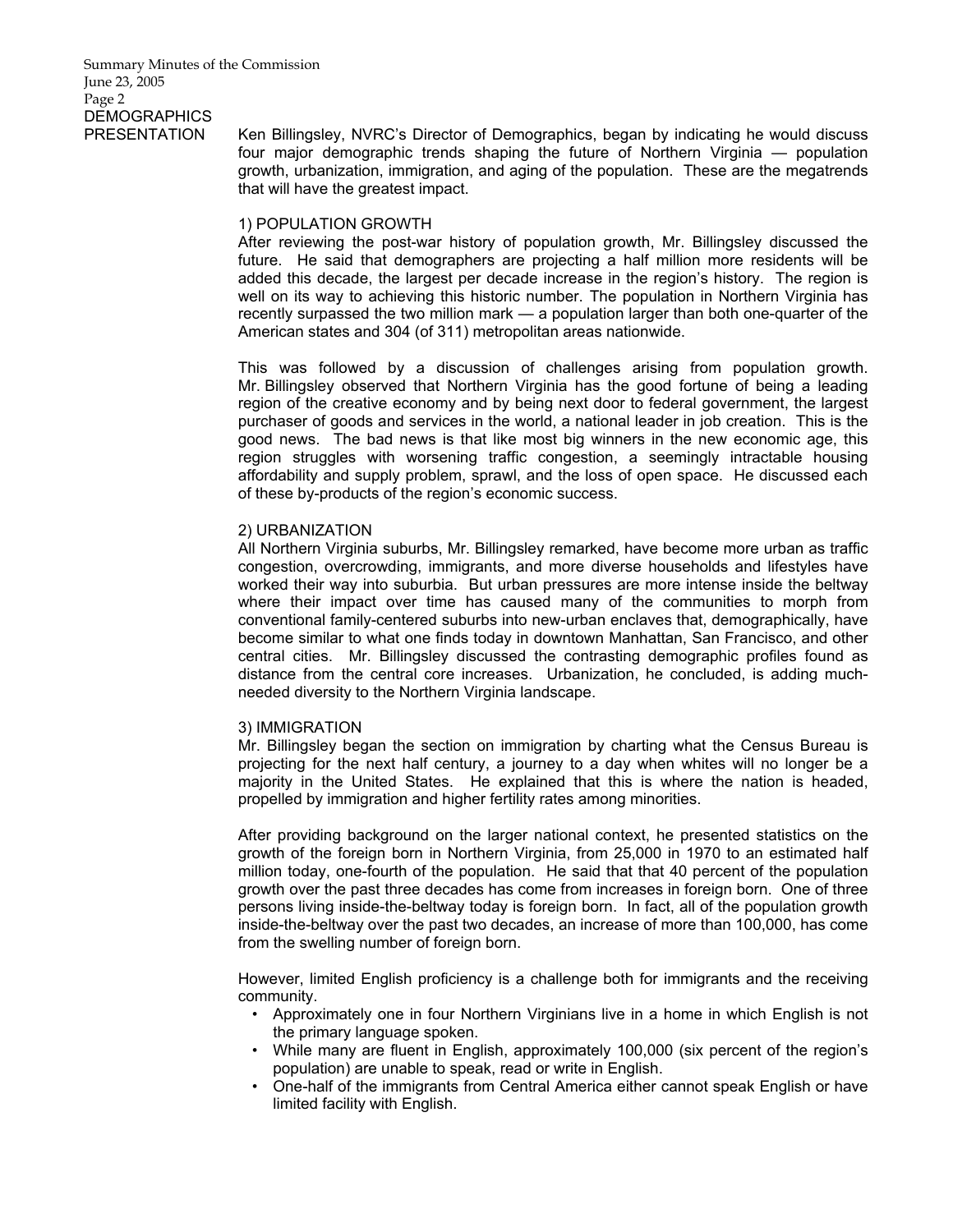Will this decade, in the aftermath of 9/11, slow the trend? With the robust metropolitan economy outperforming other parts of the country by a wide margin, all signs, Mr. Billingsley said, point to a continuation of the upward climb.

How many illegal immigrants are there in the region? Estimates from the Dept of Homeland Security and other reputable organizations, he said, place the number at 100,00-175,000 for the entire state which, extrapolating to Northern Virginia, could mean as many as 75,000-125,000.

Mr. Billingsley indicated that one way immigrants cope with the high cost of housing in the region is by doubling and tripling up — the same way immigrants have always dealt with the problem. If there is an overcrowded unit in a neighborhood odds are it has an immigrant household living within it.

The nation's capital, Mr. Billingsley informed the Commission, is a global talent magnet matched by few places in the world in its ability to attract brains and professional talent from abroad. Almost 40 percent of Northern Virginia's foreign born have college degrees; one in six has an advanced degree. Only Silicon Valley, among major U.S. metropolitan areas, has a larger percentage of college educated. This is a story that oftentimes gets lost amid the controversy surrounding illegals and other contentious immigrant issues.

Mr. Billingsley directed Commissioners to a set of maps in the handout showing where immigrants from different countries have settled in the region.

It is estimated that the Commonwealth of Virginia has approximately 100,000 – 175,000 illegal immigrants. Mr. Billingsley said extrapolating this number could mean as many as 75,000 – 125,000 illegals in Northern Virginia.

4) AGING

In six years, the first wave of "baby boomers" turns 65. This will greatly affect society and the Northern Virginia region as the baby boomers leave the workforce and transition into retirement years. Although Northern Virginia historically has lagged behind the nation in the aging of the population, it has a larger percentage of baby boomers; baby boomers make up one-third of the region's population compared to 28 percent nationally.

The public and private sectors will soon face a labor shortage related to the aging of the baby boom generation; the labor force will grow slower than the retiring population, resulting in the challenge of replacing highly skilled and experienced older employees as they retire in numbers larger than ever before. A second challenge will be designing strategies to retain these valued workers in the work force, such as phased-in retirements, flexible scheduling options, job sharing, and redesigning pension plans for those who work past traditional retirement age.

There will also be an impact on the local housing market. Will the baby boomers stay in the region? Will they downsize? Are they downsizing now? What impact will property taxes and traffic have on the decision to stay here?

*questions and* 

*answers* Commissioner Gross suggested that the results of the Urban Land Institute's "Reality Check" be superimposed onto Mr. Billingsley's information. She then asked about cultural melding, to which Mr. Billingsley replied it is a long-term trend.

> Commissioner Hudgins commented that a recent Fairfax County survey showed immigrants are interested in getting involved in the community, but how does the county involve them? Commissioner Favola replied that Arlington County has created an "immigrant college" where civics is taught and where, in turn, county staff and community activists learn from the immigrants.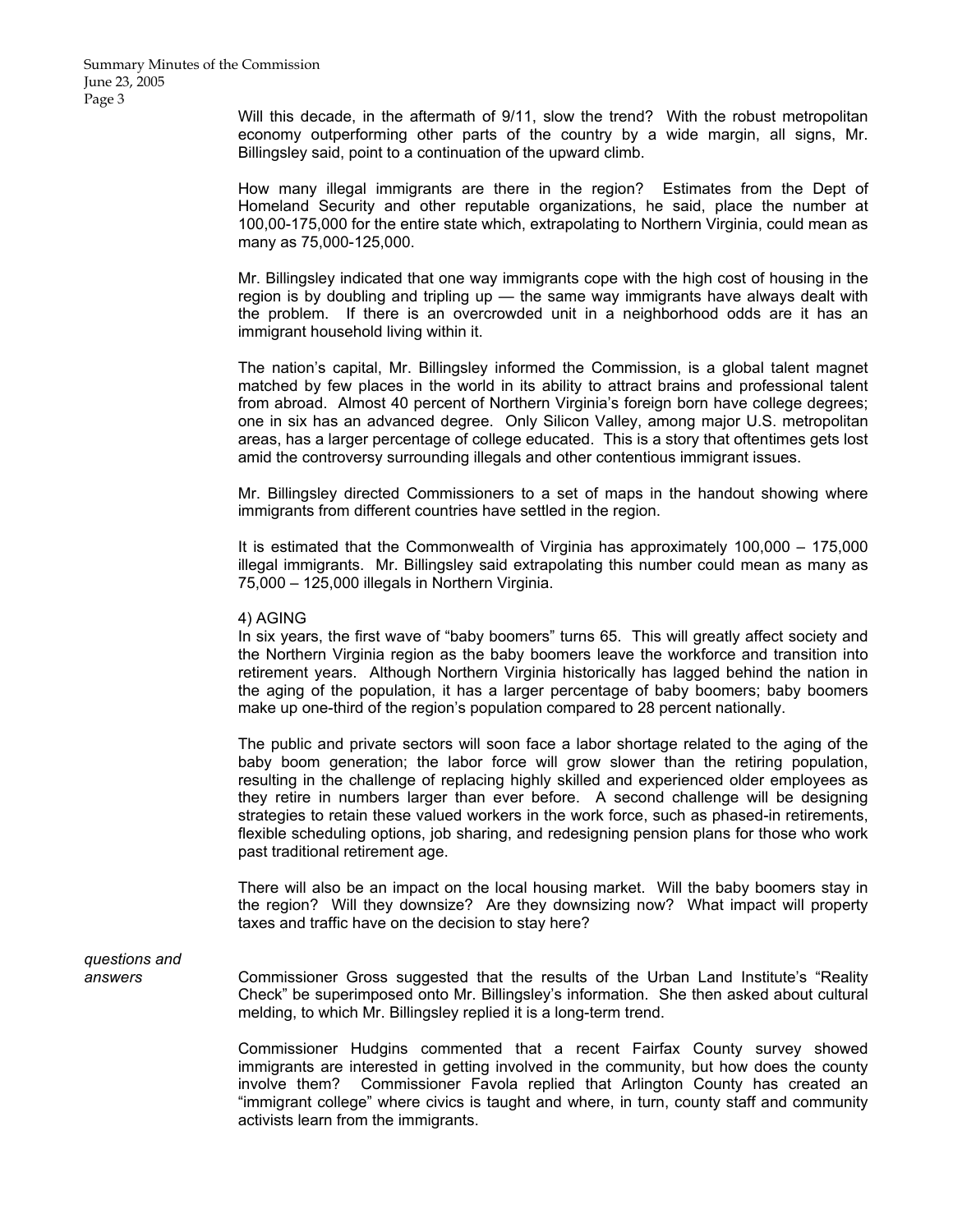Summary Minutes of the Commission June 23, 2005 Page 4

> Discussion turned to day laborers, illegal immigrants, overcrowding and the impact on residential communities. The Commissioners agreed they would like to continue the discussion at the next meeting, focusing on how the jurisdictions are building bridges with the immigrant communities and the problems these communities face.

CONSENT<br>AGENDA

Commissioner Barg moved approval of the consent agenda, as outlined below. The motion was seconded and carried unanimously.

- A. Financial Reports for May 2005
- B. Cameron Run Restoration Feasibility Study
- C. USAI Funding for Expansion of MMRS in Northern Virginia
- D. USAI Funding for 211 Development
- E. Contract for Legislative Services

**EXECUTIVE** DIRECTOR'S REPORT

> A. In addition to the Program Highlights included in the meeting package, Mr. Gibb reported on a very successful Lake Anne Charrette, held June 8-10, focusing on the redevelopment and revitalization of the Lake Anne Center of Reston. Commissioner Hudgins thanked Mr. Gibb for his assistance, noting it was an exciting process and galvanized the community.

> > Commissioner Connolly commented that the process used in the Lake Anne Charrette has applicability to other parts of the region, and may be applicable to the Tyson's Corner redevelopment. Commissioner Hudgins added that the process helped alleviate concerns and fear and allowed participants to view various scenarios.

- B. Mr. Gibb announced a BRAC hearing for the state of Virginia in Arlington at 9:00 a.m. on July 7, with the location to be announced. Staff distributed a map showing the proposed BRAC job relocation/losses in the region. He added that Virginia's U.S. Senators and the Northern Virginia Congressional representatives will testify at this hearing.
- C. According to Whitman-Walker Clinic's management, \$625,000 needs to be raised to keep its Northern Virginia clinic open for one more year, otherwise it closes September 30. A number of groups are meeting to look at options to provide care for the current clients. The Alexandria Health Director has asked NVRC to convene these groups and Arlington County Board Chairman Jay Fisette agreed. NVRC staff will keep the Commissioners apprised.

 In reply to a question, Mr. Gibb said the recent cash infusion to Whitman-Walker keeps only the D.C. clinics open. It was noted that 70 percent of Whitman-Walker's fundraising has come from Northern Virginia. Commissioner Connolly expressed outrage over the inequity of this decision. The Commissioners expressed concern for the clients. Commissioner Favola noted that the Northern Virginia jurisdictions have been close partners with Whitman-Walker's Northern Virginia clinic. Several members noted that the Northern Virginia facility was not in the red ink and in fact subsidized the D.C. and Maryland facilities.

 D. Ms. Simmons, NVRC's Director of Human Services, reported that the Virginia Department of Social Services is pushing the state to adopt the 211 number for universal Information and Referral, adding that the District has already adopted this program.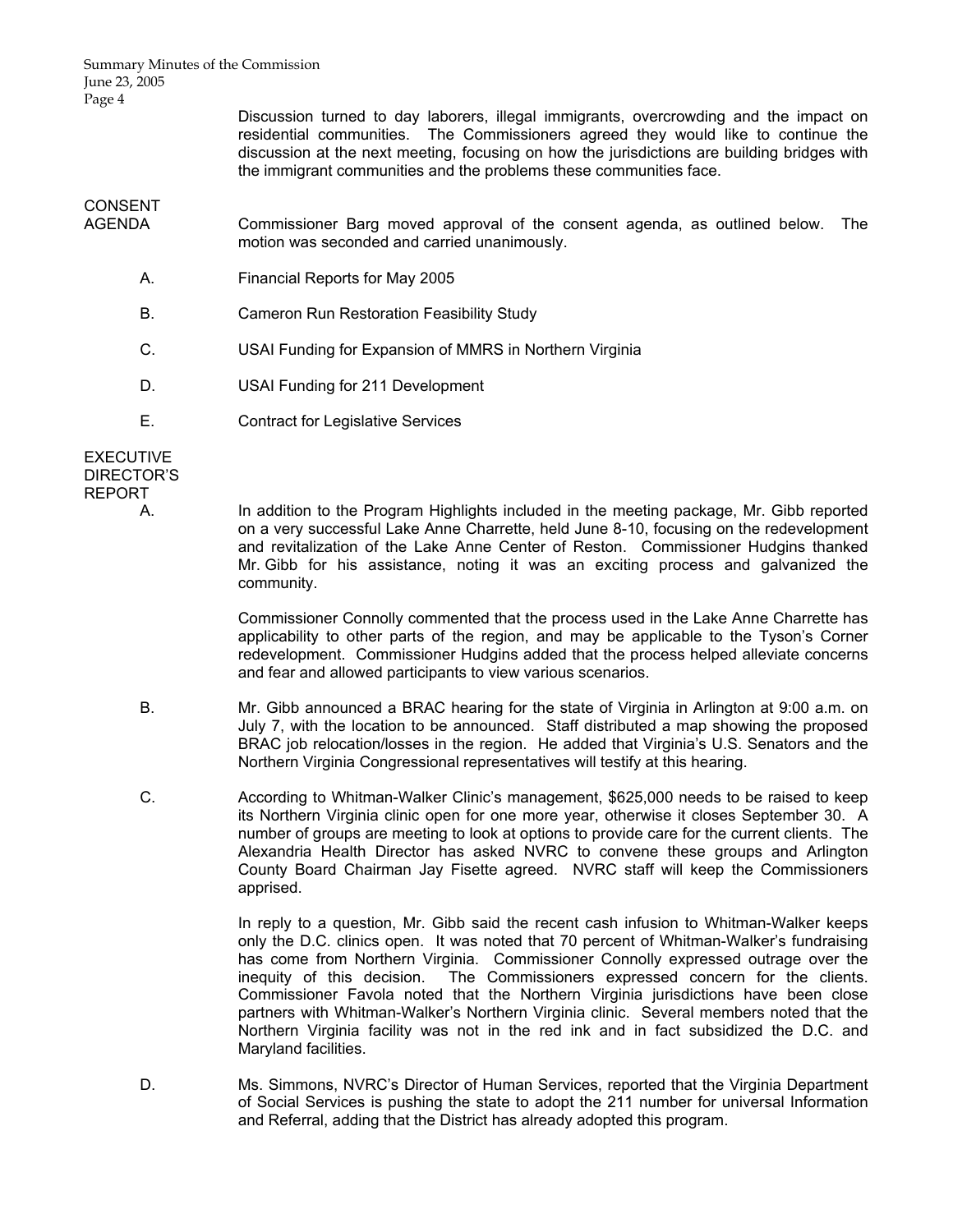The Northern Virginia Human Services Officials' work group has a business plan with cost recommendations that will be presented to the Northern Virginia Chief Administrative Officers Committee next month. The work group's plan calls for the formation of a 501(C)(3) in conjunction with NVRC to administer the call center after hours and weekends. Ms. Simmons added that the state is not providing appropriate funding for this activity.

- E. Mr. Gibb reported that the office move will take place in mid-to-late August.
- F. Mr. Gibb reported that NVRC's current budget deficit can be attributed in large part to VDOT's repeated refusal to sign the agreement with NVRC for work with NVTA, that has been rewritten numerous times to VDOT's specifications, with VDOT now saying it cannot pay for work completed before a signed agreement. Commissioner Connolly reminded the members the General Assembly passed legislation allotting \$50,000 to NVRC for administrative work for the Northern Virginia Transportation Authority; this legislation was not contingent upon an agreement. Additionally, VDOT has not paid NVRC the \$25,000 allocated for its work on the Northern NVTA's ATLAS project. Mr. Gibb added that this situation had been discussed by the Operations Committee.

 Commissioner Connolly moved that the Commission address a letter to Virginia's Secretary of Transportation calling for release of the \$50,000 appropriated by the General Assembly as well as the \$25,000 for ATLAS. The motion was seconded and unanimously carried. Commissioner Barg suggested that Mr. Gibb call Transportation Secretary Pierce Homer and offered to do so herself.

# CHAIRMAN'S

REPORT Chairman Umstattd noted the Commission needs to follow-up with the Northern Virginia Delegation. Commissioner Favola suggested devoting the December meeting to legislative relations. Commissioner Barg stated the need to have the legislative platform prepared early; Commissioner Seeman concurred.

> Commissioner Connolly suggested holding a breakfast or luncheon on the day of the Northern Virginia hearing in Richmond.

> It was decided to invite members of the Northern Virginia Delegation who are members of the relevant committees to the Commission's July meeting, and to include the demographics profile distributed tonight with the invitation.

FY 2006 BUDGET

Commissioner Bulova reported that the Operations Committee met immediately before tonight's Commission meeting. The committee reviewed the draft FY 2006 Budget and Work Plan. It reflects the 3-year recovery and stabilization program adopted last year, including filling three positions: the GIS manager, an environmental planner, and the newly created communications director.

> Commissioner Bulova moved adoption of Resolution No. P05-33. The motion was seconded and unanimously carried.